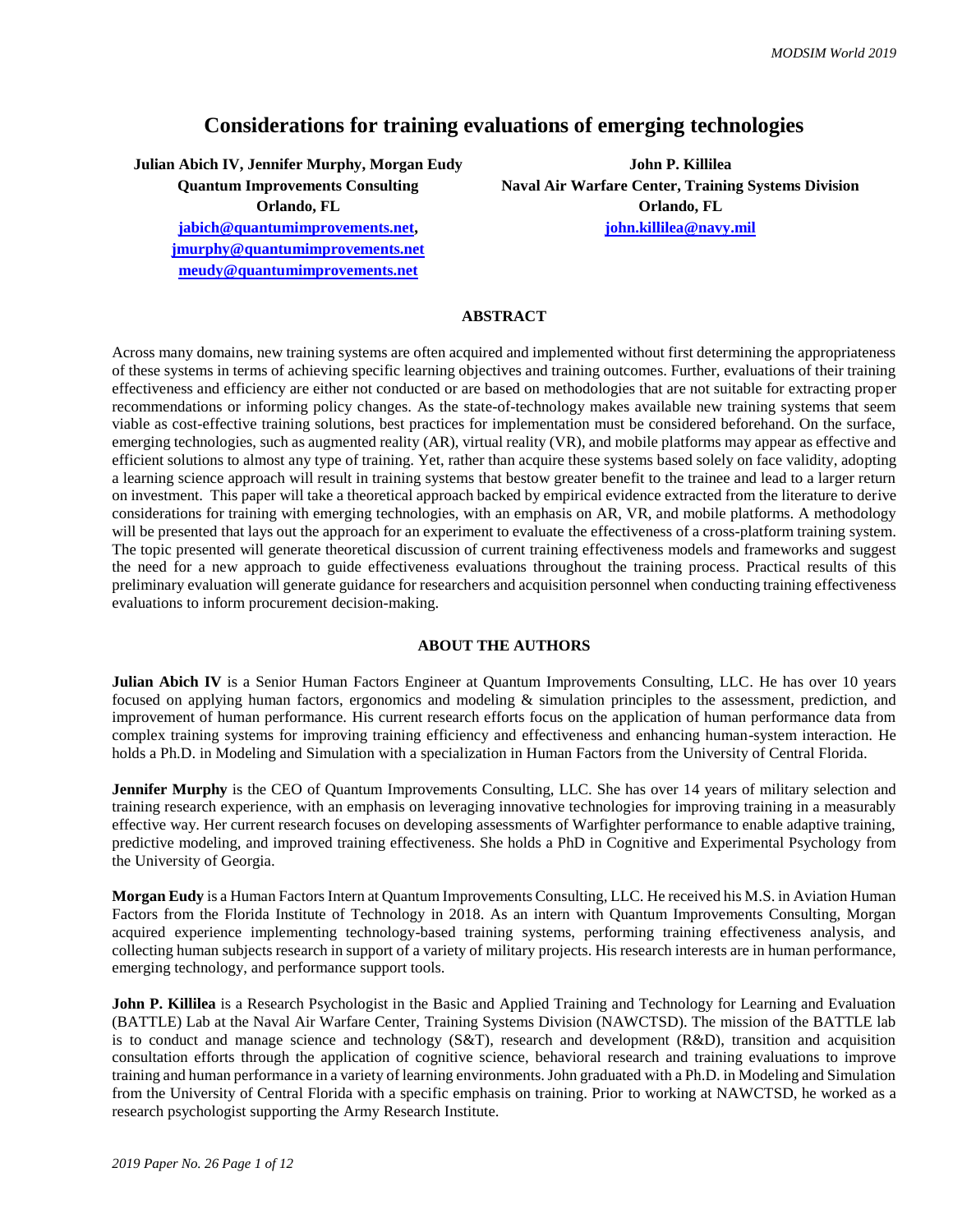# **Considerations for training evaluations of emerging technologies**

**Julian Abich IV, Jennifer Murphy, Morgan Eudy John P. Killilea [jabich@quantumimprovements.net,](mailto:jabich@quantumimprovements.net) [john.killilea@navy.mil](mailto:john.killilea@navy.mil)**

**[jmurphy@quantumimprovements.net](mailto:jmurphy@quantumimprovements.net) [meudy@quantumimprovements.net](mailto:meudy@quantumimprovements.net)**

**Quantum Improvements Consulting Naval Air Warfare Center, Training Systems Division Orlando, FL Orlando, FL**

# **INTRODUCTION**

All too often technological solutions are implemented into training programs without proper evaluation of their training impact. The appeal of commercially available, low cost, distributed, customizable solutions tends to overshadow the true benefits for training and therefore, overvalue the perceived return on investment. It is imperative that proposed technological solutions be vetted through empirical approaches to derive data-driven results for acquisition decision-making. Otherwise, resources allocated to training system procurement will be wasted and more importantly, training insufficiencies will result. Hence, an examination of the current training effectiveness practices must be conducted in order to identify inference limitations and recommend a more robust approach that will result in evaluations to capture the true training benefits.

The goal for this paper is to set the groundwork for the standardization of training effectiveness evaluations by presenting key considerations that should be addressed. A practical review of previous research will identify examples that portray opportunities for improvements of current training effectiveness evaluations that have been conducted across domains focused on augmented reality (AR), virtual reality (VR), and mobile applications. Lastly, a proposed training effectiveness evaluation design will be described to illustrate a prescribed approach.

#### **Training Effectiveness Evaluations**

Training effectiveness is a pervasive term that spans across domains yet yields so much misunderstanding when implemented in both the laboratory and field. Tamkin, Yarnell, and Kerrin (2002) eloquently described training evaluation as "a bit like eating five portions of fruit and vegetables a day' everyone knows that they are supposed to do it, everyone says they are planning to do better in the future, and few people admit to having got it right." Efforts have been made over that past few decades to provide rationalizations and guidelines for conducting training effectiveness evaluations (Boldovici, Bessemer, and Bolton, 2002). They warn against making rationalizations for "junk training evaluations (Boldovici et al., 2002)," referencing Cohn (1994) who described "junk science as a modifier for any evaluations that permit no valid inferences about training effects." Further, it has been argued that failing to take the necessary precautions to ensure stated benefits truly exist after an evaluation is a violation of professional ethics (Bates, 2004; Beauchamp & Childress, 1983). Therefore, to increase the inferencing validity of training effects, proper evaluations should base their approaches on training models and frameworks. Unfortunately, many of them are lacking the guidance and specificity needed for evaluating complex training systems, such as those integrating AR and VR.

The current training model standard is Kirkpatrick's Four-levels (Kirkpatrick, 1976), including the New World Model (Kirkpatrick & Kirkpatrick, 2016), which laid the foundation for many other models (Passmore & Velez, 2012). This model has been the subject of extensive scrutiny, stating that it is more of a taxonomy, lacks the ability to address the effectiveness of training, and is not supported by empirical evidence (Bates, 2004; Holton, 1996; Tamkin, Yarnall, & Kerrin, 2002). Further, the hierarchical structure of these models assumes that training success is dependent on achieving each sequential level, but there may not always be linear relationships among the various factors that contribute to training (Mathieu, Tannenbaum, & Salas, 1992). Other models, such as the Learning Transfer System Inventory (LTSI) (Bates, Holton, & Hatala, 2012) and Integrated Model of Training Evaluation and Effectiveness (IMTEE) (Alvarez, Salas, & Garofano, 2004) leveraged the concepts of Kirkpatrick's model, but oriented their approaches to identify the relations among contributing factors to training effectiveness. Hence, these types of models should guide researchers when designing training effectiveness evaluations that will capture the data needed to make empirically-based decisions for training system acquisition.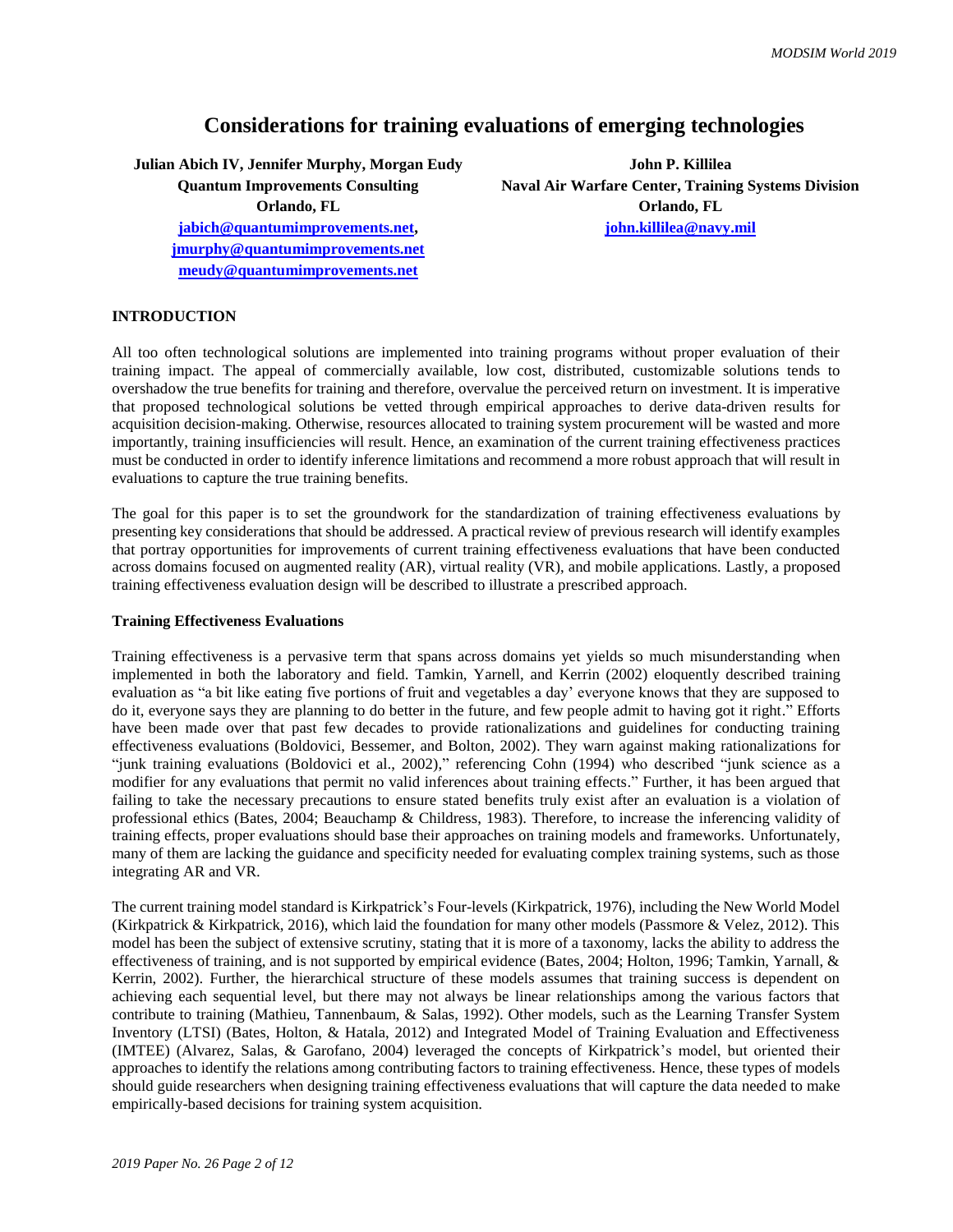As technological systems advance and emerge, so to will assumptions that these new systems can provide benefit to any type of training. There is a tendency to assume that with new technology a positive correlation exists between the number of features and characteristics of a training system and the benefit it provides, rather than realize it is how the systems are implemented (Salas, Bowers, & Rhodenzier, 1998). Although researchers should exercise due diligence when evaluating all training systems, the importance of adhering to a structured scientific approach is essential as the number of potential technological solutions becomes more accessible. The argument for stringent training effectiveness evaluations is not novel, but the criticality of addressing this issue at the cusp of a technological disruption will help guide appropriate applications of this technology for training.

Reviewing the AR and VR literature for published training effectiveness evaluations revealed that this body of research is still in its infancy. Further, most of these evaluations focused on the development of the technology itself, rather than on the benefits afforded by this technology for training. The likely reason for this is that AR and VR technology has only matured over the last decade to offer affordable consumer products that could be evaluated in the training realm. Further, development kits have recently become available to allow consumers to create their own content and experiences on personal devices, such as tablets, and on commercial hardware platforms, such as the HTC Vive. Meaning, not enough time has been available for designing and developing training content, and evaluating the application in these new technological systems, especially their long-term impacts. Of the AR research found, these types of training systems were used as a learning tool for users to gain the knowledge, skills, and abilities that would later be practiced to further enhance mastery, such as knowledge in physics (Lin, Duh, Li, Wang, & Tsai, 2013), spatial knowledge of historical locations (Chang, Hou, Sung, Chang, 2015), quality assurance in assembly task (Webel et al., 2013), and battle planning distance estimation (Schmidt-Daly, Riley, Hale, Yacht, & Hart, 2016). The VR literature was even more scarce, but what can be gathered is that these types of training systems were used as a practice environment for tasks such as welding (Stone, Watts, & Zhong, 2011), military corrosion protection training, (Webster, 2014), and spatial navigation (Stroud, Harm, & Klaus, 2005). Although, AR and VR gained their foothold in the entertainment and gaming industry, they are now transitioning to more practical applications. With this, it is important that practical applications are designed based on a foundation of learning theories, human factors, and cognitive science. Therefore, it is expected that the next decade will see an exponential growth of AR and VR training effectiveness evaluations across a variety of domains.

On the other hand, the mobile learning literature has been established much longer than both AR and VR training systems. Electronic learning (e-learning) gained momentum with the affordability of personal computers and transitioned further when personal computing became more mobile and demand for learning outside of the classroom increased. Although early efforts of e-learning tended to simply digitize course material and textbooks (Lindner, 2007), today, learning theories and frameworks have been adapted and developed to guide mobile learning content and analysis (MacCallum & Parsons, 2016). In educational settings, mobile learning tends to be blended with traditional classroom-based education, providing students with opportunities to learn outside of the classroom (Haythornthwaite, Andrees, Fransman, & Meyers, 2016). Mobile learning tends to be suited for learning on-the-go and leverages microlearning, which is presenting the user with "very small preconfigured information objects (Lindner, 2007)." Mobile learning provides unique opportunities for training and therefore needs further evaluation for practical applications.

A full review of this literature was outside the scope of this effort but select papers were used to discuss opportunities for improving the way in which training effectiveness evaluations should be conducted. From this, considerations were drawn from exemplar cases and inconsistencies and misconceptions present in these evaluations. The purpose here is to learn from previous research by taking a constructive approach to develop a list of considerations that will help future evaluations of training systems, the focus here on AR, VR, and mobile training systems. The first step is to define what is meant by AR, VR, and mobile to frame the discussion for training.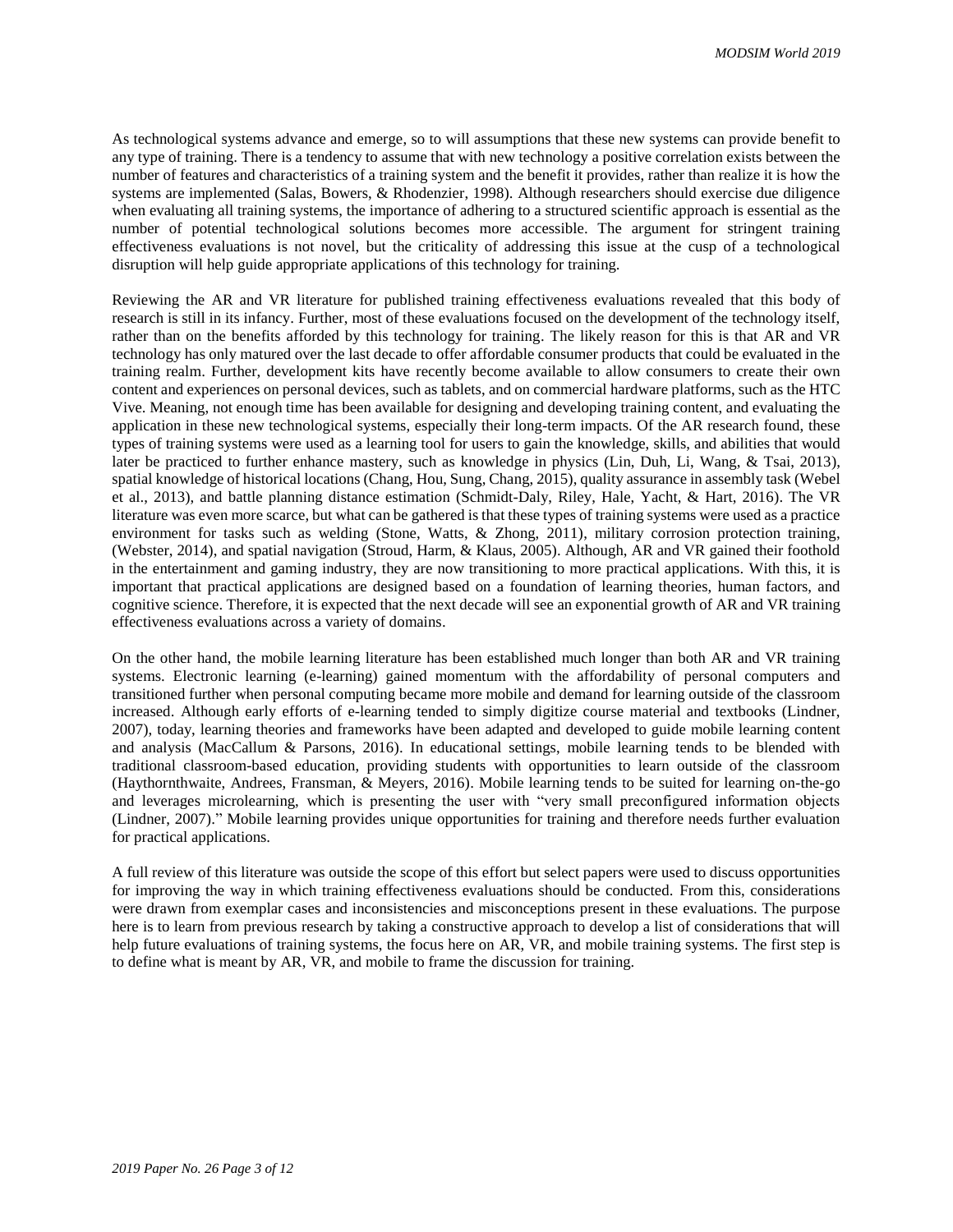#### **Augmented reality**

AR is a form of extended reality that is the middle ground between the real world and full virtual reality. Through AR, "things," such as objects, people, information, etc., are superimposed on items in the real world (Figure 1). Inversely, AR also can remove items from the real world, or at least make it appear that way. A key distinguishing feature of AR is that it allows the user to interact with both virtual elements and the real-world simultaneously. Further, AR is not restricted to just visualizations, as haptic feedback, smells, and sounds can all be added to the real world. Since there are many types of AR technologies and it can be described in many ways depending on the type of technology that is being used, to provide an encompassing definition Azuma's (1997) early survey of AR stated it must adhere to three characteristics: 1) combines real and virtual, 2) is interactive in real-time, and 3) is registered in three dimensions.



**Figure 1. Example of AR.**

#### **Virtual reality**



**Figure 2. Example of VR. POV from the cockpit of an airplane.**

VR is another form of extended reality comprised of a system interface that users employ to access virtual worlds (VWs) or virtual environments (VEs). VR utilizes specialty hardware that increases the immersion, or sensation of being in a virtual space for users (Loomis, Blaskovich, & Beall, 1999). The two most common virtual reality systems use head tracking via a head-mounted display (HMD), or they use a computer automatic virtual environment (CAVE) system (Coomans & Timmermans, 1997). Both VR platforms substantially increase the user's perception of immersion compared to a traditional 2-D computer monitor or large-screen TV. Furthermore, a VR

system provides a first-person point of view (POV) (Figure 2). Many VR systems are multi-modal, utilizing haptic gloves or spatial audio, and may add to participants' level of immersion, but are not necessary requirements. VR differentiates itself from VE by requiring specialized hardware that increases user immersion and replaces the character with a first-person POV. This increases a participant's sense that they are the operative agent in the virtual space (Kalawsky, 1993).

#### **Mobile**

This category may not be as clearly defined as AR and VR, because the concept of mobile-based platforms could potentially encompass the other two. Mobile learning refers to "learning that happens across locations, or that takes advantage of learning opportunities offered by portable technologies (Sharples, 2009)." The portable technologies that are the focus here are smartphones and tablets (Figure 3). For the most part, smartphones are mobile phones with many functions of a computer, such as internet access, operating systems capable of downloading applications, touchscreens interface and voice recognition. They offer other functionalities beyond desktop and laptop computers that include motion-based sensors such as accelerometers, gyroscopes, and magnetometers. Tablets offer the same functionality as smartphones, but usually with a larger screen size, which provides more screen real-estate.



**Figure 3. Example of mobile learning application.**

Defining these technologies and their requirements helps to frame an understanding for their applications. Although there are overlapping features of these technologies, their practical applications will differ since AR allows interaction with the real-world simultaneously, but VR encompasses the user in a fully synthetic environment that may or may not reflect the real-world. AR technology is commonly used through mobile devices utilizing location- and recognition-based functions. VR can also be used through mobile devices with the use of specialty head-mounted hardware, such a Google cardboard and Gear VR. Thus, mobile technology seems to be most flexible platform, but the training benefits of each application may differ. By evaluating the features and functions of each platform, distinct applications of each becomes discernible.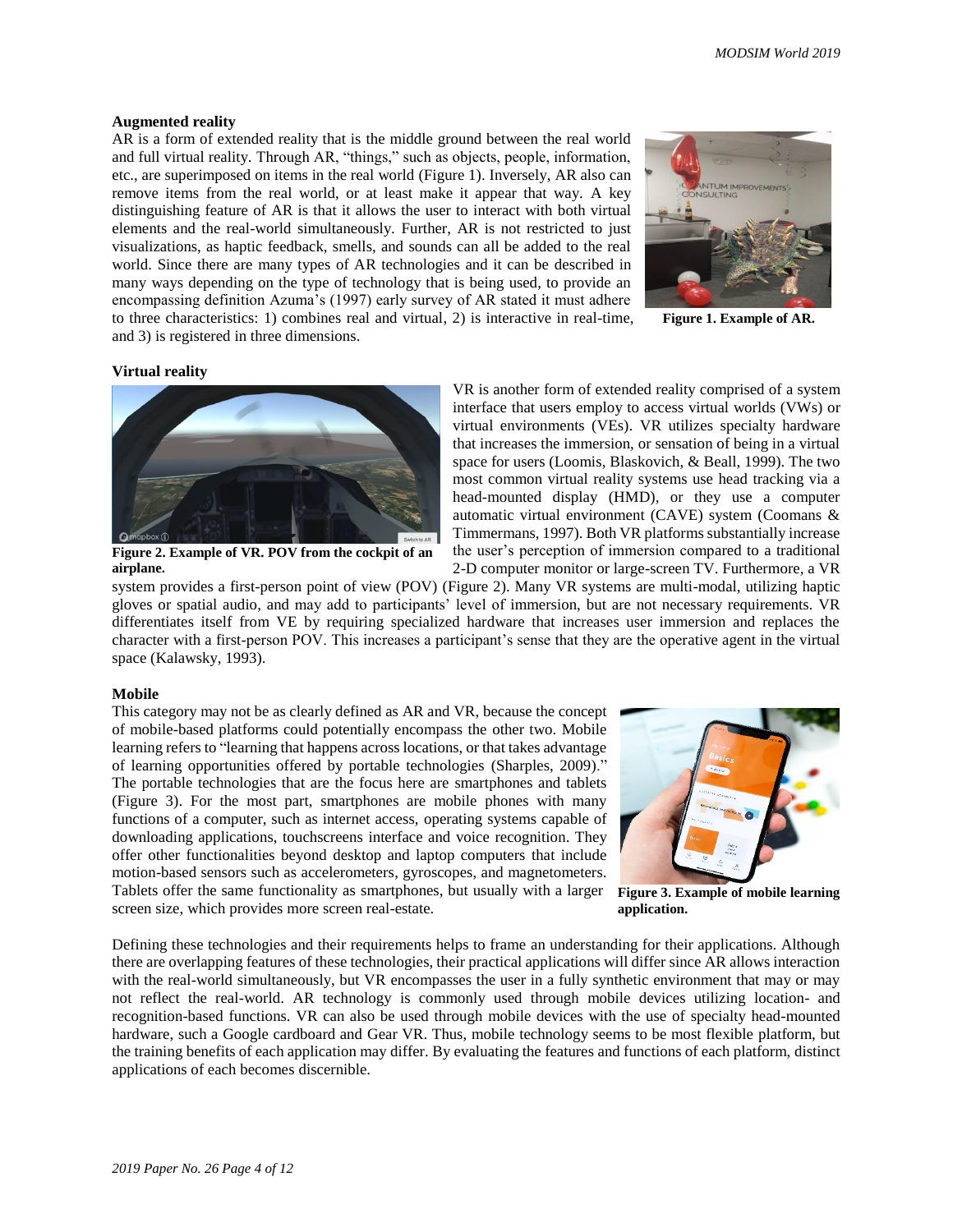# **TRAINING EVALUATION CONSIDERATIONS**

Although the training effectiveness models and theories provide the conceptual approach, there are practical considerations that need to be addressed in order to the collect quality evaluation data. The considerations below were derived from the review of AR, VR, and mobile training effectiveness and learning literature. Most of these considerations may seem logical, which they are, but the question then is, "Why are these considerations neglected time and time again?" Most often there are resource limitations, such as access to end-users, time, and personnel, that preclude appropriate evaluations. Yet, in other instances, training effectiveness evaluations are conducted after the systems have been employed which increases the chances of training with ineffective systems. Regardless of the reasons, adjustments could be made to evaluation designs early on to deal with resource limitations without sacrificing sound evaluation processes. The list identified below is not exhaustive, but by addressing each either during the design, execution, or analysis, training effectiveness evaluation results will provide data from which confident inferences can be made.

## **Identify the Problem and Research Questions**

The impetus for conducting training evaluations should stem from an identified gap or issue that needs to be rectified. Conducting training effectiveness evaluations is only as good as its intended purpose (Russ-Eft & Preskill, 2009). Working with stakeholders and customers, the training needs and research questions that must to be addressed should be clearly defined. The answers to these research questions should provide information that will help make the determination if the training system effectively fulfills the need. This may seem like a logical first step, but often training system developers fail to address targeted needs and instead try to find training gaps to fill after development. Even more detrimental to training is when systems are implemented based on novelty and face validity. Not only is this a waste of resources, but there are safety concerns that may result from improper training support.

*Consideration 1: Just because new training systems exist, does not mean they will be effective. Make sure the training system is designed to address a training need and that the evaluation focuses on collecting data to answer the research questions before the systems are fully employed.*

# **Identify Learning Objectives and Training Outcomes**

All training systems should guide users to gain a new knowledge, skill, or acquire new information that will be used on the job. Therefore, training systems should guide users to achieve learning objectives and/or training outcomes. There is no guarantee that achieving learning objectives or training outcomes will transfer to the real-world, but if training systems are designed to address a training gap, the likelihood of transfer improves. Often, there are programs of instruction (POIs) that identify the training expectations. Working with stakeholders and customers, learning objectives and training outcomes can be extracted or updated with the support of subject matter experts (SMEs) to ensure they still meet the training goals. Furthers, learning and cognitive theories are important to understand as they support the expectations of the learning objectives and training outcomes (MacCallum & Parson, 2016).

*Consideration 2: Learning objectives and training outcomes provide users with the purpose for the training. Make sure to clearly defined learning objectives and training outcomes, otherwise the training will likely fail to meet the training needs.*

# **Understand the Training Systems Under Evaluation**

It is important to understand features and functions of the training systems under evaluation in order to help determine their most appropriate applications. AR, VR, and mobile platforms offer unique features and functions that can be leveraged in different ways to meet the training needs. Knowing if a system captures motion data or allows a user to simulate a real-world scenario can help determine which learning objectives and training outcomes would be met by those platforms and how best to train to achieve those goals. Issenberg (2005) generated a list of features and uses of high-fidelity simulators that were found to lead to effective learning that can be leveraged across training contexts, but fidelity is not always a determinant of effective training systems (Salas, Bowers, & Rhodenizer, 1998). Hence, understanding how and when to use the system may be more important than the capabilities of the system.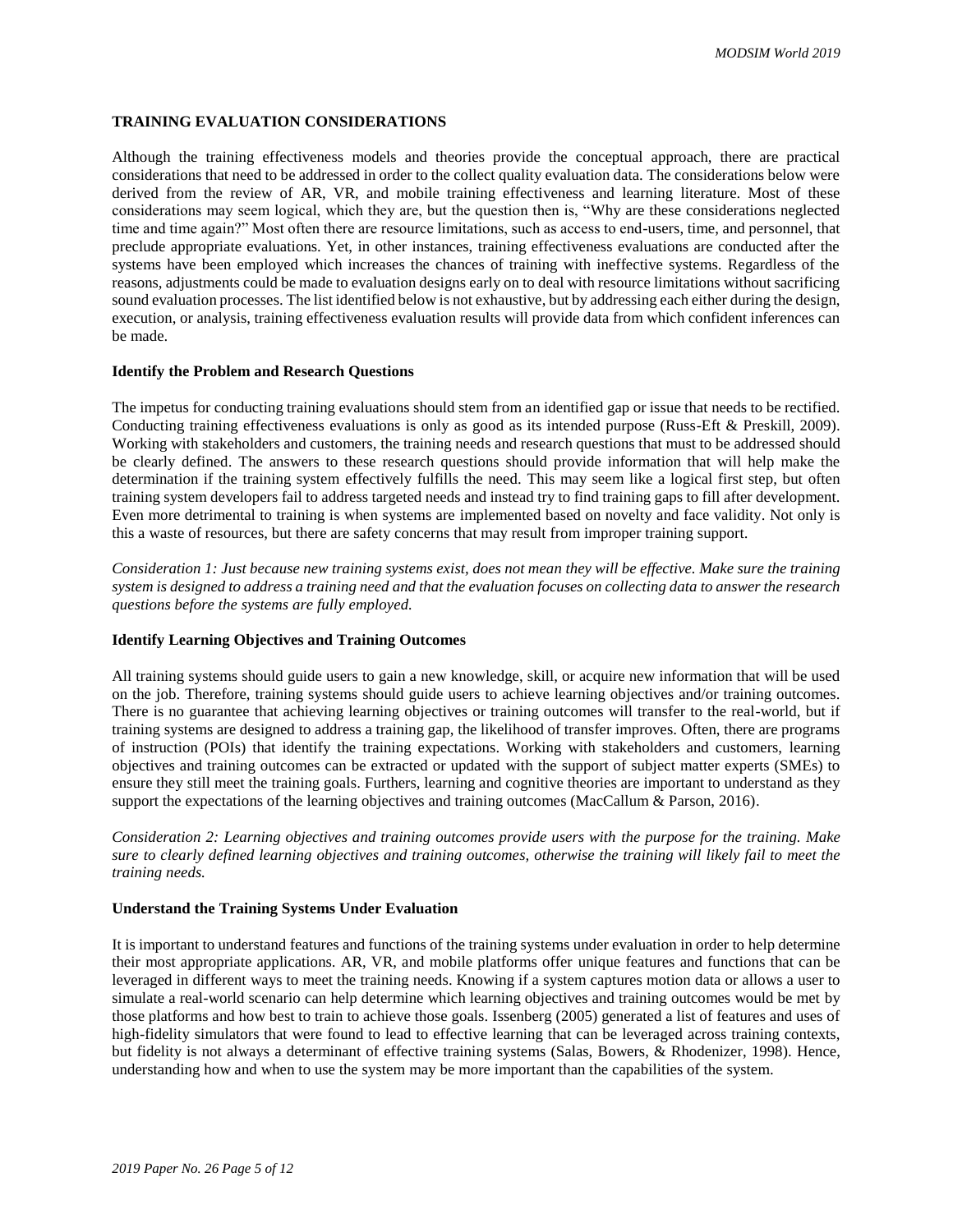As with almost any new technology, the novelty of these systems may mediate significant results during evaluations (Clark, 1989; Clark & Sugrue, 1988). In a meta-analysis examining the effects of VR-based instruction on student's learning outcomes, novelty effects were found to significantly impact learning outcome gains (Merchant, Goetz, Cifuentes, Keeny-Kennicutt, & Davis, 2014). The novelty effect will have a higher likelihood of occurrence with a training system that provides immersive, 3-D visualizations of training content.

*Consideration 3: Knowing the features and functionalities of the platforms will allow researchers to better align training systems with learning objectives and training outcomes across the training stages. Be aware that the novelty of the training system may be influencing the training effectiveness evaluations and therefore, precautions should be taken when designing the evaluation and analyzing the data.*

## **Clearly defined measures and metrics**

Referencing the learning objectives and training outcomes, measure and metrics should be defined and identified in order to capture the required data for the evaluation. The metrics are often derived from conversations with the stakeholders and customers. The measures used to gather the data should be validated, regardless if they are designed specifically for the evaluation. Using the POI, established training material, and SME interview responses, measures can be developed, then vetted through stakeholder, customer, and SME validation to ensure the measures are capturing the appropriate data. Additionally, the quality of the data is just as important because the outcome of the statistical analyses is only as good as the data used.

*Consideration 4: The metrics that are determined to be relevant should have associated measures to collect the appropriate data to answer the research questions or support the stated hypotheses. Limited resources are always a concern when executing training effectiveness evaluations, therefore make sure to not only identify all the independent and dependent variables, but also the modifying and mediating variables. Collecting data outside of this scope should be avoided.*

#### **Sample Population**

Sample size tends to be the most widely neglected consideration when conducting training effectiveness evaluations, because it is difficult to control. Without a large enough sample size, valid inferences cannot be made from the observations, and conclusions drawn may be fallible. Although power analyses should be conducted to determine the appropriate number of observations needed to confidently detect significant differences before conducting an evaluation, factors, such as sample attrition, will likely reduce the sample size. Therefore, a power analysis should be conducted following the evaluation to indicate the power based on the collected observations. Additionally, it should not be assumed all participants have a similar background or experience, even if they from a similar population (e.g Tang et al., 2003). Participants bring a variety of individual differences that can influence their training outcomes. By identifying potential individual differences, measures can be administered to capture the data during evaluation.

*Consideration 5: First, make sure your sample size is large enough to make inferences based on the data collected. Second, make sure you learn about your sample and the individual differences they bring to the training, as this will likely impact the results. Third, make sure measures are in place to capture individual difference data that could help with data interpretation (usually before any conditions are run with demographics questionnaires).*

## **Experiment Design**

The design of the experiment greatly impacts the results of the evaluation (Campbell & Stanley, 1963; Cook & Campbell, 1979). There are many threats to research design that have been overlooked in many evaluations, and the inferences drawn from those data sets are flawed. Without going into great detail about each threat, the two commonly identified experiment design errors were lack of counterbalancing and recognizing the impact of order effects. Within a repeated-measures design, the training in one scenario will impact the training in another scenario (e.g. Adams, Klowden, & Hannaford, 2001), therefore reducing the chance of drawing distinct conclusions from any evaluation results. By counterbalancing the exposure to each condition, order effects can be controlled or excluded from interfering with the data set. Between-subjects designs will help mitigate this threat but will require more participants for the evaluation and thus potentially introduce more individual differences.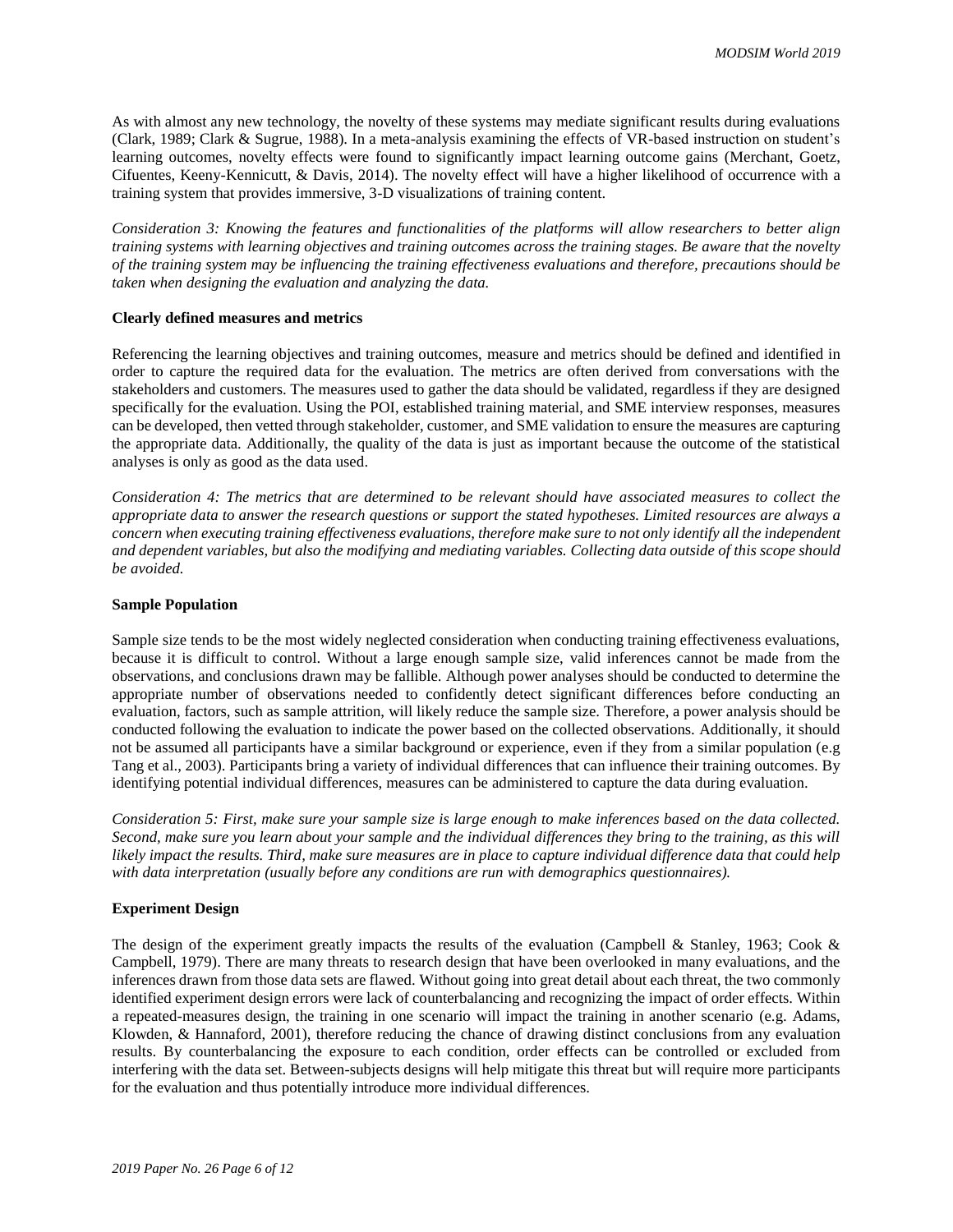*Consideration 6: Well thought-out research designs will help ensure that the data collected informs the decisions regarding the effectiveness of the training systems. Make sure to randomize participants in each group so that each has equal chance to participant in any condition. If using repeated measures, make sure to have enough participants for each experiment condition order to reduce the chances of order effects intruding your results.*

#### **Training Transfer**

Methods for measuring transfer of training have been established (Lathan, Tracey, Sebrechts, Clawson, & Higgins, 2002). Do not assume transfer from simulation-to-simulation will reflect actual performance in real-world (Bell & Waag, 1998). Another important aspect to validly capture training transfer is the time delay between training and realworld application (e.g. Gavish et al, 2015). This step is by far the most difficult to evaluate as this requires evaluation over time which may not be possible. Additionally, it is also difficult to parse out the contributions that the training had because of other factors that may contribute to real-world success outside of the training. Attempts are being made through various approaches to capture data from trainees and professionals throughout their career to determine the effectiveness of training and identify areas for improvements to provide customizable remediation.

*Consideration 7: Even through measuring transfer of training to the real-world may be difficult, it should always be the desired outcome of training. If it is possible to evaluate the transfer, make sure this is done at multiple instances over time following the training to not only determine if there was a transfer, but how long the training remained effective.*

# **PROPOSED EXPERIMENT DESIGN**

Taking into account the training effectiveness evaluation considerations, an evaluation is proposed below. The purpose for this evaluation is to take an empirical approach for evaluate three training platforms to determine the appropriateness of utilizing each platform to support different aspects the training process. The context identified by the government sponsor was aviation course rules training. The following section describes a proposed approached to conduct this evaluation, illustrating the application of the training effectiveness evaluation considerations described above.

# **Use Case**

The use case identified by the government sponsor was Naval aviation course rules training for entry-level Naval flight students (NFSs). Course rules refers to the policies and procedures in place for an airport and the surrounding airspace. These rules comprise five main areas: 1) airfield and general info, 2) ground operations, 3) takeoff and departures, 4) home field entry, and 5) landing and parking. The topic was scoped down to focus on home field entry.

A front-end analysis was conducted to understand the course rules training procedures. Chief of Naval Air Training (CNATRA) issued documents were reviewed as the primary source of currently validated information. These documents covered the procedures NFSs are expected to master, but they do not indicate how it is all taught. Therefore, an interview was conducted with a SME that was both a flight instructor for entry-level NFSs and a pilot advancing his career as a jet fighter. This granted a unique opportunity to generate an understanding of the current training process from two different perspectives. The interview provided valuable information unattainable from training procedural manuals that included classroom and in-flight training strategies, training evaluation criteria, and challenges that students and instructors face during training,

Although the U.S. Navy is modernizing their training program under the Sailor 2025 initiative, course rules training is still taught in a traditional manner. As part of the ground school, it is taught in a classroom through face-to-face instruction with course rules materials consisting of a procedural flight manual documents and PowerPoint slide deck. Students are not required to have prior knowledge to successfully complete course rules training but are encouraged to familiarize themselves with the content prior to ground school. An issue raised is that there is no teaching standard for instructors to follow and as a result, the training quality can often be dependent on the experiences of the instructors.

Three major challenges that NFS students face were identified from the interview. First, students have difficulty gaining an understanding of where they are in time and space. This is a two-sided issue for both students and instructors. In the current training format, students struggle with gauging how long it should take to get from one point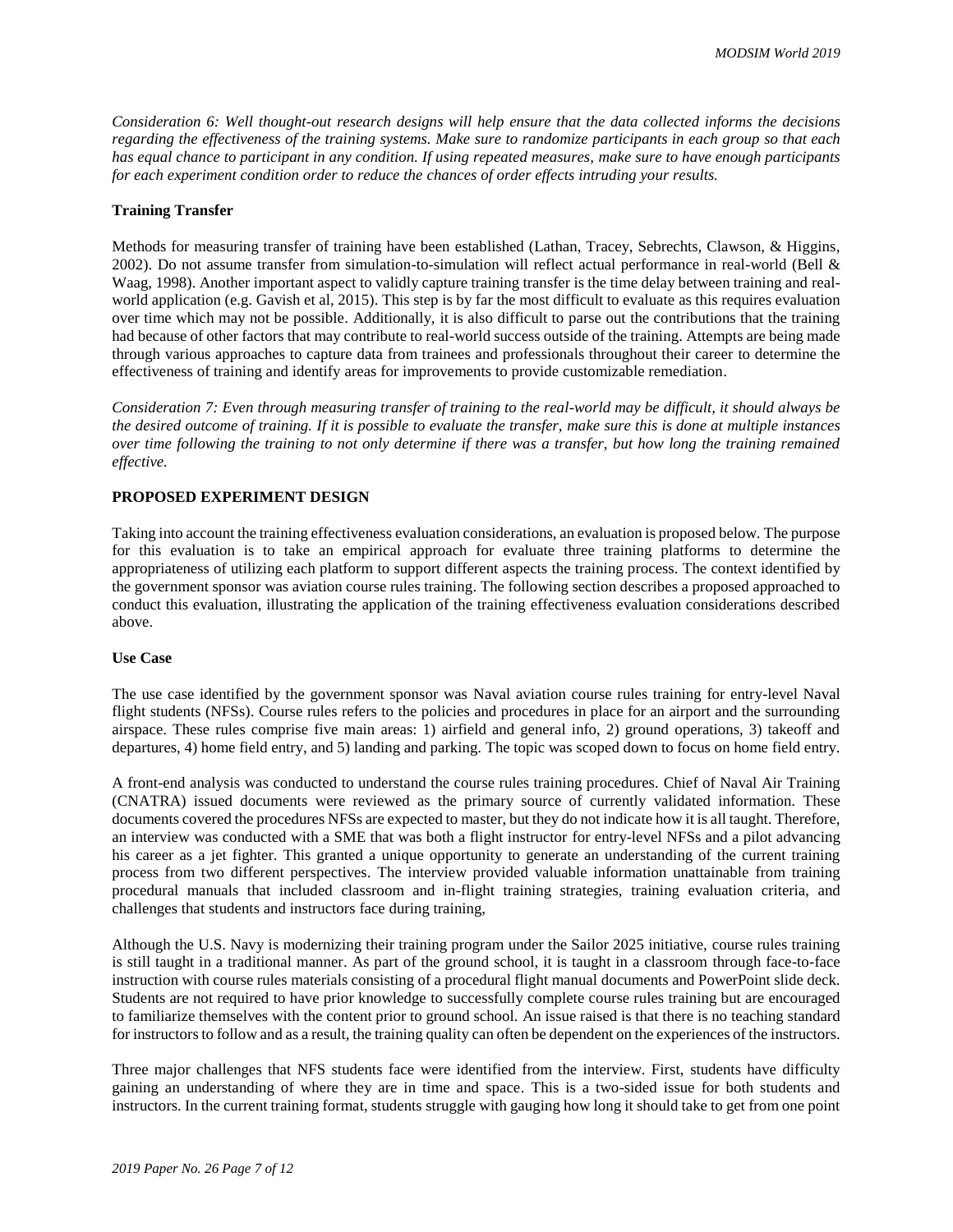to another without having any aids that accurately and realistically portray speed. Congruency of materials to accurately reflect the ways in which they are presented in the real-world can moderate multisensory learning (Shams & Seitz, 2008). Instructors face the issue of trying to convey this type of information with 2-D static images. The second challenge is that student's have difficulty memorizing the vast amount of procedural information. Although they do have access to an in-flight guide on their kneeboard, the goal is for students to memorize this information to the greatest extent and only use the kneeboard as a last reference. The third challenge for students is developing inflight situation awareness. Students tend to struggle with knowing their geographical location and altitude, which becomes critical when determining the appropriate runway approach.

#### **Methodology**

#### **Participants**

The ideal approach is to use a sample of entry-level NFSs. If access cannot be granted to this population, then using a general population, such as university students, may still provide valid results since no pre-existing knowledge is expected for course rules training success. There may be factors that enable successful training, such as interest in or experience with aviation, and it may be appropriate to find participants with this background.

#### **Measures**

*Pre-task assessments:* Pre-task measures are necessary to gather information that could account for individual differences in training. Demographics questionnaires will be developed to capture context relevant information, such as experience in a particular domain. These assessments will also account for any enabling factors that may contribute to the success of the training, such as various cognitive or personality factors (Cannon-Bowers, Salas, Tannenbaum & Mathieu, 1995).

*Performance:* Pausing the training to administers an assessment interrupts the training process, potentially influencing the results of the study. The proposed approach will be to design assessments that are embedded into the training. Embedded assessment is "the process of measuring knowledge and ability as part of a learning activity rather than after the fact, when it is only an approximation of learner behavior (Underwood, Kruse, & Jakl, 2010)." Course rules involves communicating specific information at designated points in time. One way to measure training is to evaluate if a user communicates at the appropriate time, and if that information is accurate.

*Usability:* The application of all technology requires user feedback regarding the satisfaction with using the system, the effectiveness of the system to help users achieve a goal accurately, and the efficiency through which task goals were achieved. Data can be captured both during the users' interaction with the system through observations and system input and with post-task questionnaires and debrief interviews.

*Transfer of training:* Training should ultimately transition to the real-world. The difficulty in capturing this type of data is isolating the impact of the training from other factors that can contribute to task performance. Further, this usually involves long-term evaluation which is often not possible to conduct due to resource or security limitations. Attempts may be made to capture how well course rules training is executed by comparing students that use the training system to either the classes that have gone through the program in the past and/or after if they do not implement the training system. Since the students are evaluated by course instructors in-flight, their feedback would be most telling of transfer success.

## **Apparatus/hardware**

*AR:* The platform that will be used to display the AR training content will be a tablet (e.g. Samsung 7" Galaxy) in combination with course rules material. Tablets will be used because for this context, all the interactions will be done through the AR interface. Course rules materials, such as military and sectional maps, will be embedded with AR markers to trigger the AR visualizations. The tablet's functionality, such as the accelerometer and gyroscope will be accessed to facilitate the AR interaction.

*VR:* The HTC Vive will be used to display the VR content. The resolution offers 1080 x 1200 pixels per eye with a refresh rate of 90 Hz and field of view 110 degrees. Through the tracking system, boundaries are visually present if users near tracking limitations for safety. The microphone will also be utilized for accepting voice input from the user.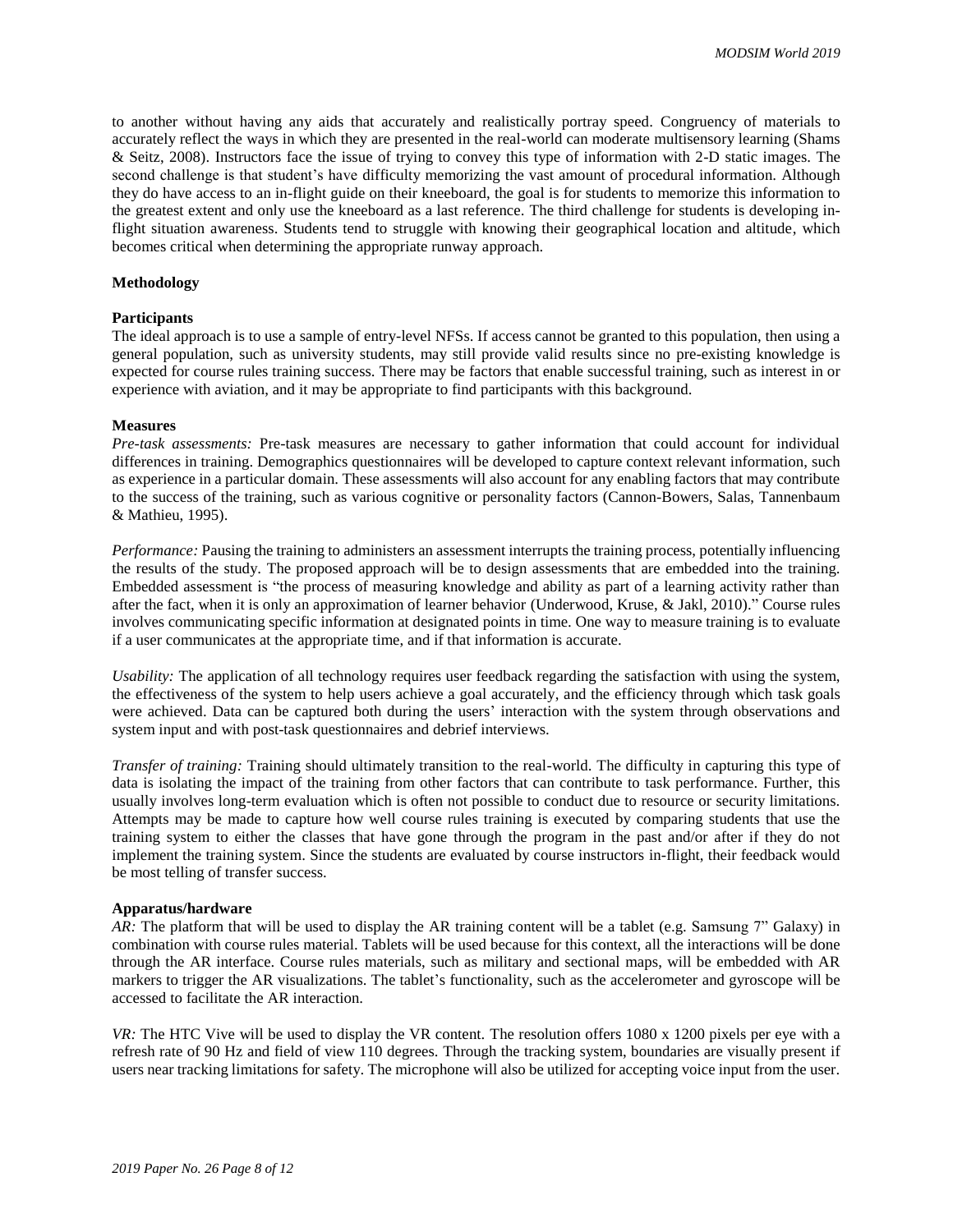*Mobile:* Although the mobile content could also be displayed through a smartphone, which is how it being designed, the training content will also be displayed through the tablet. The difference will be that all of the content will be local to the tablet and not require external markers. Similar to the AR system, the mobile platform will also take advantage of the accelerometer and gyroscope functionality. Again, the microphone will also be utilized for accepting voice input from the user.

#### **Research Design/Procedure**

A within-subjects design will be used to evaluate the benefit each platform provides the student throughout the training process. Based on the features and functions available for each platform and the way in which these systems have been implemented in past research, the order in which students will interact with the systems will be AR, VR, then mobile. The AR system is expected to provide students with foundational information of course rules. This will be the first-time students are exposed to the content. The system will not inundate the students with an overwhelming amount of required interaction but provide them with visualizations that reflect the real-world and procedural information needed to successfully complete course rules. After completing their training on the AR platform, they will then move on to the VR. The VR platform is envisioned to be an opportunity for the students to apply their training to a simulated real-world scenario. The immersive environment of the VR will allow students to execute behaviors as they would in the actual aircraft, allowing them to develop the knowledge and skills they need to transfer to the real-world. The mobile application is seen to maintain their training and provide a just-in-time refresher. This platform will offer students interactive opportunities to stay up to date with their training between flight times by enabling mobile learning.

#### **Statistical Analysis**

Most training effectiveness evaluations that compare a traditional training system to a modification of that system or a new one altogether usually implement comparative statistical analyses, such as *t-*tests and ANOVAs. The goal here is to determine the relationship among factors and behavioral interactions in one system and performance in another. It would not be appropriate to compare the AR, VR, and mobile platforms, because the main research question is not interested in determining if one system is better than the other for overall aviation course rules training, but rather, how does interacting with one system impact the performance in another. Through regression analyses, one variable (or several) can be used to predict another with some level of confidence. For instance, a research interest may be determining whether the length of time students spend interacting with a module in the AR platform can predict how accurately they will perform a task in VR. Conducting a direct comparison between these platforms may set up "strawman" evaluations when it is clear that one system may be more beneficial than another to support a training task or stage in the process. Executing that type of evaluation may violate professional ethical principles of beneficence (Bates, 2004), hence, adhering to the approach proposed above. This approach allows all the possible variables of interest to be tested as a fit for the predictive (i.e. regression) model. This predictive capability of the empirical evidence is powerful when determining the suitable implementation of each type of training platform during the training process.

## **CONCLUSION**

The goal for this paper was to emphasize the need for stringent training effectiveness evaluation approaches. The training systems of interest here were based on AR, VR, and mobile platforms. Each platform offers unique features and functions that can be utilized to meet specific learning objectives and training outcomes during the training process. Based on the training and learning literature that implemented these platforms, considerations for structured training effectiveness evaluations were extracted. These considerations tend to be issues that continuously appear in the training effectiveness literature, especially regarding what has been published with the AR, VR, and mobile training systems. As the technology for these training systems advances and new ones emerge, the necessity for structured standardized training effectiveness evaluations will need to be established.

Following, the identification of training evaluation considerations, an experiment was proposed that illustrated the approach to implement and account for the training effectiveness considerations. The design is focused on determining the appropriateness of implemented training technology throughout the training process and identifying how interaction with one system will predict the outcome in another system. It may be that current training frameworks lack the ability to account for the complexities of integrating new technological products into training solutions. Therefore, there is a need for a re-evaluation in terms of addressing the trainee across all steps of a training process and evaluate when certain training platforms will provide the greatest benefit. The results of the experiment will help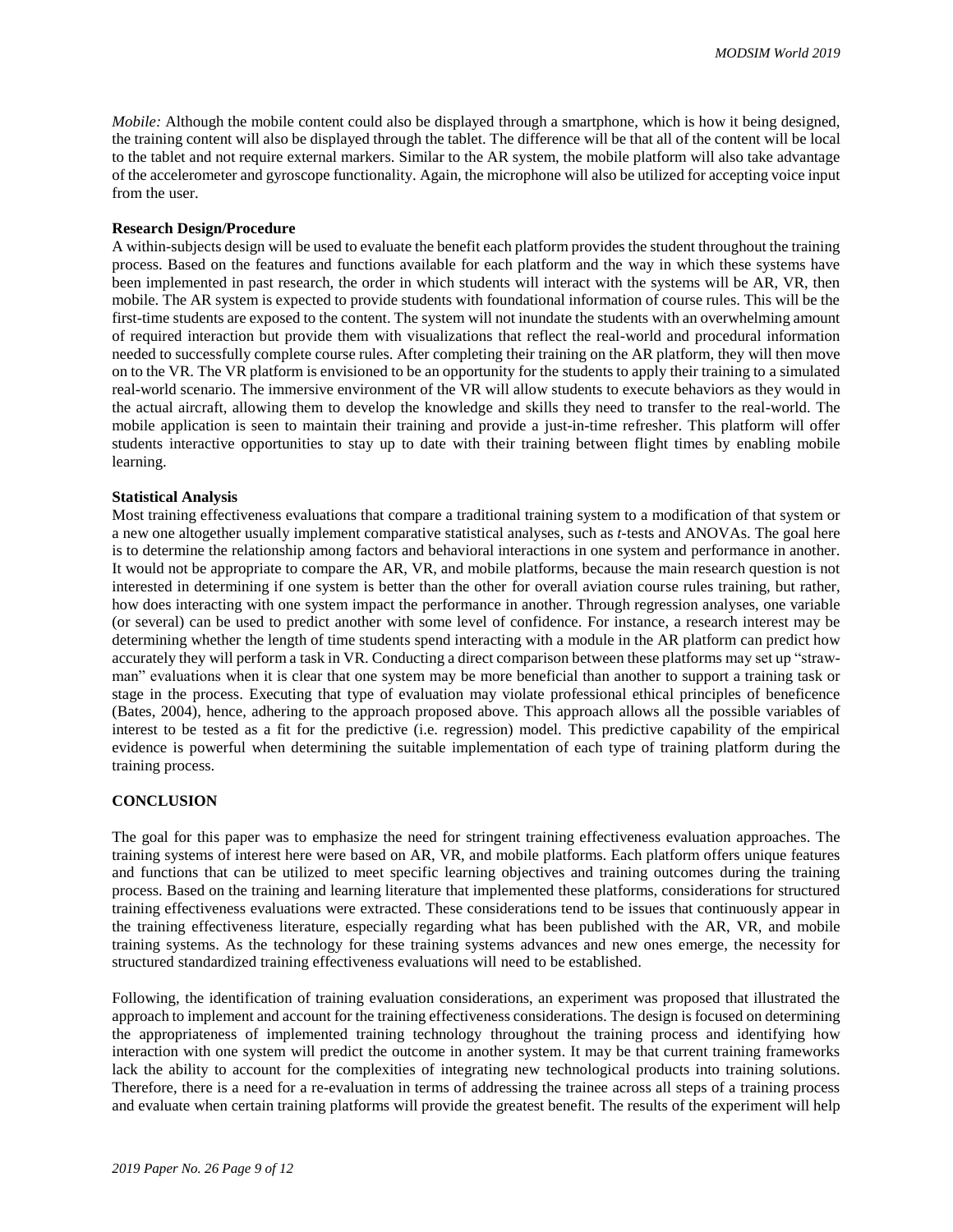inform whether the current training models and frameworks account for the complex training solutions offered by new training systems, or if a new approach must be established.

#### **ACKNOWLEDGEMENTS**

This research was sponsored by NAWCTSD and was accomplished under Contract No N68335-19-C-0089. The views and conclusions contained in this document are those of the authors and should not be interpreted as representing the official policies, either expressed or implied, of NAWCTSD or the US Government. The US Government is authorized to reproduce and distribute reprints for Government purposes notwithstanding any copyright notation hereon.

# **REFERENCES**

- Adams, R. J., Klowden, D., & Hannaford, B. (2001). Virtual training for a manual assembly task. *Haptics-e, 2*(2), 1- 7.
- Alvarez, K., Salas, E., & Garofano, C. M. (2004). An integrated model of training evaluation and effectiveness. *Human Resource Development Review, 3*(4), 385-416.
- Azuma, R.T. (1997). A survey of augmented reality. *Presence, 6*(4), 355-385.
- Bates, R. (2004). A critical analysis of evaluation practice: The Kirkpatrick model and the principle of beneficence. *Evaluation and Program Planning, 27*(3), 341-347
- Bates, R., Holton III, E. F., & Hatala, J. P. (2012). A revised learning transfer system inventory: factorial replication and validation. Human Resource Development International 15(5), 549–569.
- Bell, H.H. & Waag, W.L. (1998). Evaluating the effectiveness of flight simulators for training combat skills: A review. *The International Journal of Aviation Psychology, 8*(3), 223-242.
- Beauchamp, T. L., & Childress, J. F. (1983). *Principles of biomedical ethics (2nd ed)*. New York: Oxford University Press.
- Boldovici, J.A., Bessemer, D.W. & Bolton, A.E. (2002). *The elements of training evaluation*. Alexandria, VA: U.S. Army Research Institute.
- Campbell, D. & Stanley, J. (1963). *Experimental and quasi-experimental designs for research.* Chicago, IL: Rand-McNally.
- Cannon-Bowers, J.A., Salas, E., Tannenbaum, S.I., & Mathieu, J.E. (1995). Toward theoretically based principles of training effectiveness: A model and initial empirical investigation. *Military Psychology, 7*(3), 141-164.
- Chang, Y.-L., Hou, H.-T., Pan, C.-Y., Sung, Y.-T., & Chang, K.-E. (2015). Apply an augmented reality in a mobile guidance to increase sense of place for heritage places. *Educational Technology and Society, 18*(2),
- Clark, R. (1989). Reconsidering research on learning from media. *Review of Educational Research, 53*(4), 445–459.
- Clark, R. E., & Sugrue, B. M. (1988). Research on instructional media 1978-88. In D. Ely (Ed.), *Educational Media and Technology Yearbook*. Englewood, CO: Libraries Unlimited, Inc.
- Cook, T. D., & Campbell, D. T. (1979). *Quasi-experimentation: Design and analysis issues for field settings*. Boston, MA: Houghton Mifflin Company.
- Coomans, M. K. D., & Timmermans, H. J. P. (1997). Towards a taxonomy of virtual reality user interfaces. *Proceedings of 1997 IEEE Conference on Information Visualization (Cat. No.97TB100165)*, (August 1997), 0 – 5. doi: 10.1109/IV.1997.626531
- Gavish, N., Gutiérrez, T., Webel, S., Rodríguez, J., Peveri, M., Bockholt, U., & Tecchia, F. (2015). Evaluating virtual reality and augmented reality training for industrial maintenance and assembly tasks. *Interactive Learning Environments, 23*(6), 778-798.
- Haythornthwaite, C., Andrews, R., Fransman, J. & Meyers, E.M. (2016). Introduction to the sage handbook of elearning research, Second edition. In C. Haythornthwaite, R. Andrews, J. Fransman, & E.M. Meyers (Eds.), The SAGE Handbook of E-learning Research, Second edition (pp. 3-20). Thousand Oaks, CA: SAGE.
- Holton, E.F., III. (1996). The flawed four-level evaluation model. *Human Resources Development Quarterly, 7*(1), 5- 21.
- Issenberg, S.B., McGaghie, W.C., Petrusa, E.R., Gordon, D.L., & Scalese, R.J. (2005). Features and uses of highfidelity medical simulations that lead to effective learning: a BEME systematic review. *Medical Teacher, 27*(1), 10–28.
- Kalawsky, R.S. (1993). Critical aspects of visually coupled systems. In R.A. Earnshaw, M.A. Gigante, and H. Jones (Eds.), *Virtual Reality Systems* (pp. 203-212), San Diego, CA: Academic Press.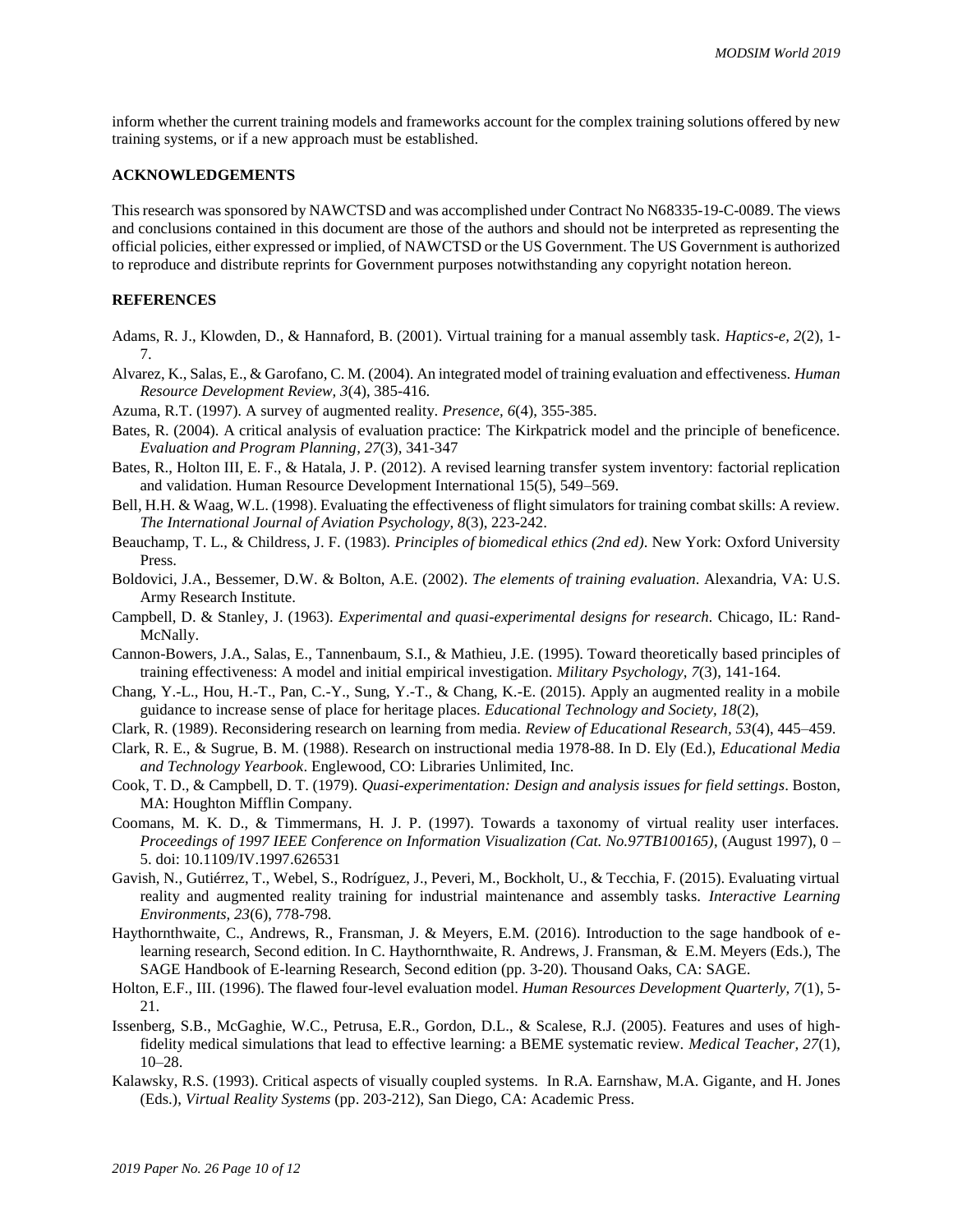- Kirkpatrick, D. (1976). Evaluation of training. In R.L. Craig, (Ed.), *Training and development handbook.* New York: McGraw-Hill.
- Kirkpatrick, J.D. & Kirkpatrick, W.K. (2016). *Four levels of training evaluation.* Alexandria, VA: ATD Press.
- Lacerenza, C.N., Burke, C.S., Metcalf, D.S., Marlow, S.L., Read, L., Allen, C., & Mazzeo, M. (2015). Using augmented reality to train combat medics: An evaluation. *Proceedings from the Interservice/Industry Training, Simulation, and Education Conference (I/ITSEC) 2015.* No. 15266.
- Lathan, C. E., Tracey, M. R., Sebrechts, M. M., Clawson, D. M., & Higgins, G. A. (2002). Using virtual environments as training simulators: Measuring transfer. In. K. Hale & K.M. Stanney (Eds.), *Handbook of virtual environments: Design, implementation, and applications* (pp. 403-414). Mahwah, NJ: Lawrence Erlbaum Associates.
- Lin, T. J., Duh, H.B.L., Li, N., Wang, H.Y., & Tsai, C.C. (2013). An investigation of learners' collaborative knowledge construction performances and behavior patterns in an augmented reality simulation system. *Computers and Education, 68*, 314–321
- Lindner, M. (2007). What is microlearning? In M. Lindner & P.A. Bruck, (Eds.), Micromedia and corporate learning, Proceedings of the  $3<sup>rd</sup>$  international microlearning 2007 conference (pp. 52-62). Innsbruck, Austria: Innsbruck University Press.
- Loomis, J. M., Blaskovich, J. J., & Beall, A. C. (1999). Immesive Virtual Environment Training as a Basic Research Tool in Psychology. *Behavior Research Methods, Instruments, & Computers, 31*(4), 557–564.
- MachCallum K. & Parsons, D. (2016). A thery-ology of mobile learning: Operationalizing learning theories with mobile activities. In L.W. Dyson, W. Ng & J. Fergusson (Eds.), *Mobile learning futures - Sustaining quality research and practice in mobile learning, Proceedings of the 15th World Conference on Mobile and Contextual Learning, mLearn 2016* (pp. 173-182). Sydney, Australia: University of Technology.
- Mathieu, J.E., Tannenbaum, S.I., & Salas, E. (1992). Influences on individual and situational characteristic on measures of training effectiveness. *Academy of Management Journal, 35*, 828-847.
- Merchant, Z., Goetz, E. T., Cifuentes, L., Keeney-Kennicutt, W., & Davis, T. J. (2014). Effectiveness of virtual realitybased instruction on students' learning outcomes in K-12 and higher education: A meta-analysis. *Computers & Education, 70*, 29-40.
- Passmore, J. & Velez, M.J. (2012). SOAP-M: A training evaluation model for H.R. *Industrial & Commercial Training, 44*(6), 3215-325.
- Russ-Eft, D., & Preskill, H. (2009). *Evaluation in organizations: A systematic approach to enhancing learning, performance, and change* (2nd ed.). Philadelphia: Basic Books.
- Salas, E., Bowers, C. A., & Rhodenizer, L. (1998). It is not how much you have but how you use it: Toward a rational use of simulation to support aviation training. *The International Journal of Aviation Psychology, 8*(3), 197-208.
- Schmidt-Daly, T.N., Riley, J.M., Hale, K.S., Yacht, D., & Hart, J. (2016). *Augmented REality Sandtable's (ARES) impact on learning* (Contractor Report No. ARL-CR-0803). Adelphi, MD: U.S. Army Research Laboratory.
- Shams, L. & Seitz, A.R. (2008). Benefits of multisensory learning. *Trends in Cognitive Science, 12*(11), 411-417
- Sharples, M. (2009). Methods for evaluating mobile learning. In G.N. Vavoula, N. Pachler, & A. Kukulska-Hulme (Eds.), *Researching mobile learning: Frameworks, tools and research designs* (pp. 17-39). Oxford: Peter Lang Publishing Group.
- Sotomayor. T.M. & Alban, A. (2015). Augmenting training of the humeral head intraosseous (IO) procedure with a high-fidelity anatomical model. *Proceedings from the MODSIM World 2015 Conference.* No. 6.
- Stone, R. T., Watts, K., & Zhong, P. (2011). Virtual Reality Integrated Welder Training. *Welding Journal, 90*(7), 136- S–141-S.
- Stroud, K. J., Harm, D. L., & Klaus, D. M. (2005). Preflight virtual reality training as a countermeasure for space motion sickness and disorientation. *Aviation Space and Environmental Medicine, 76*(4), 352–356.
- Tamkin, P., Yarnall, J., & Kerrin, M. (2002). Kirkpatrick and Beyond, A review of training evaluation. IES Research Network [Report 392]. Brighton, UK: The Institute for Employment Studies.
- Tang, A., Owen, C., Biocca, F. & Mou, W. (2003). Comparative effectiveness of augmented reality in object assembly. *Proceedings of the SIGCHI conference on Human Factors in Computing Systems, 5*(1), 73-80.
- Underwood, J.S., Kruse, S., & Jakl, P. (2010). Moving to the next level: Designing embedded assessments into educational games. In P. Zemliansky & D. Wilcox (Eds.), *Design and Implementation of Educational Games: Theoretical and Practical Perspectives* (pp. 126-140). Hershey, PA: IGI Global. doi: 10.4018/978-1-61520-781- 7
- Webel, S., Bockholt, U., Engelke, T., Gavish, N., Olbrich, M., & Preusche, C. (2013). An augmented reality training platform for assembly and maintenance skills. *Robotics and Autonomous Systems, 61*(4), 398–403.